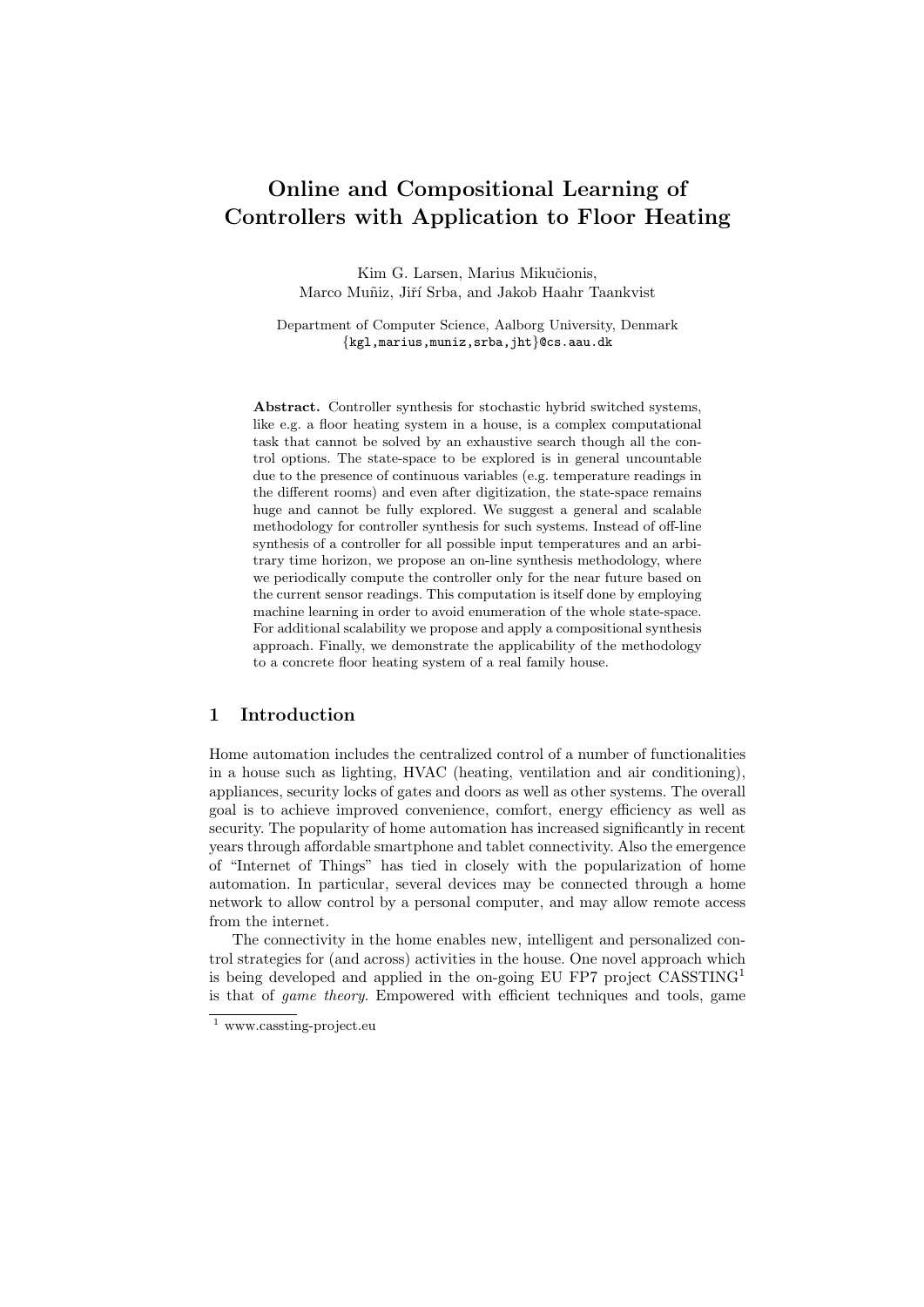#### 2 Larsen, Mikuˇcionis, Mu˜niz, Srba and Taankvist

theory comes with the promise of automatic synthesis of improved, optimal and personalized control strategies produced on demand by the user herself. In fact, the tool UPPAAL TIGA has already been successfully<sup>[2](#page-1-0)</sup> applied to user-directed and user-demanded synthesis of control strategies for lighting in a house, and been implemented in a complete tool-chain on a Raspberry Pi [\[12\]](#page-15-0).

Within the CASSTING project, we collaborate with the Danish company Seluxit<sup>[3](#page-1-1)</sup> offering complete home automation solutions. The focus is on the floorheating system of a family house, where each room of the house has its own hot-water pipe circuit. These are controlled through a number of valves based on information about room temperatures communicated wirelessly (periodically due to energy considerations) from a number of temperature sensors. In the present system, a simple "Bang-Bang"-like strategy is applied. There are though several problems with this strategy, as experienced by the house owner: it completely disregards the interaction between rooms in terms of heat-exchange, the impact of the outside temperature and weather forecast as well as information about movements in the house. Taking this knowledge into account should potentially enable the synthesis of significantly improved control strategies.

For the control synthesis of the lighting system, timed games and Uppaal Tiga proved sufficient. However, in order to control a floor-heating system, we must take into account continuous (temperature) as well as stochastic aspects (outside temperature, movements). Hence we need to be able to (efficiently) synthesize strategies for *stochastic hybrid games*.

A promising starting point is the recent branch Uppaal-Stratego [\[5](#page-15-1)[,6\]](#page-15-2), which allows for the synthesis of safe and near-optimal strategies for stochastic timed games using a combination of symbolic synthesis and reinforcement learning. The tool has recently been extended to stochastic hybrid games with a successful application to the synthesis of strategies for battery aware scheduling problems [\[14\]](#page-16-0) as well as safe and optimal adaptive cruise controllers for cars [\[9\]](#page-15-3).

Facing the floor heating case study of CASSTING, direct application of Uppaal-Stratego does not scale: due to the enormous number of control modes it is virtually impossible to learn optimal control. Instead, we propose a novel on-line synthesis methodology, where we periodically—and on-line—learn the optimal controller for the near future based on the current sensor readings. For additional scalability, we propose and apply a novel compositional synthesis approach. As we shall see this combination allows us to significantly improve upon the currently applied "Bang-Bang" control strategy.

Related Work In [\[10,](#page-15-4)[11\]](#page-15-5) a method and tool (PESSOA) is presented for synthesizing controllers for cyber-physical systems, represented by a set of smooth differential equations and automata given a specification in a fragment of Linear Temporal Logic (LTL). In [\[8\]](#page-15-6) a class of hybrid systems that involve random phenomena, in addition to discrete and continuous behaviour are considered, and abstraction techniques are presented and applied to the synthesis of controllers.

<span id="page-1-0"></span> $2$  [\[12\]](#page-15-0) won the Embedded Thesis Award 2014 of the Federation of Danish Industry.

<span id="page-1-1"></span><sup>3</sup> www.seluxit.com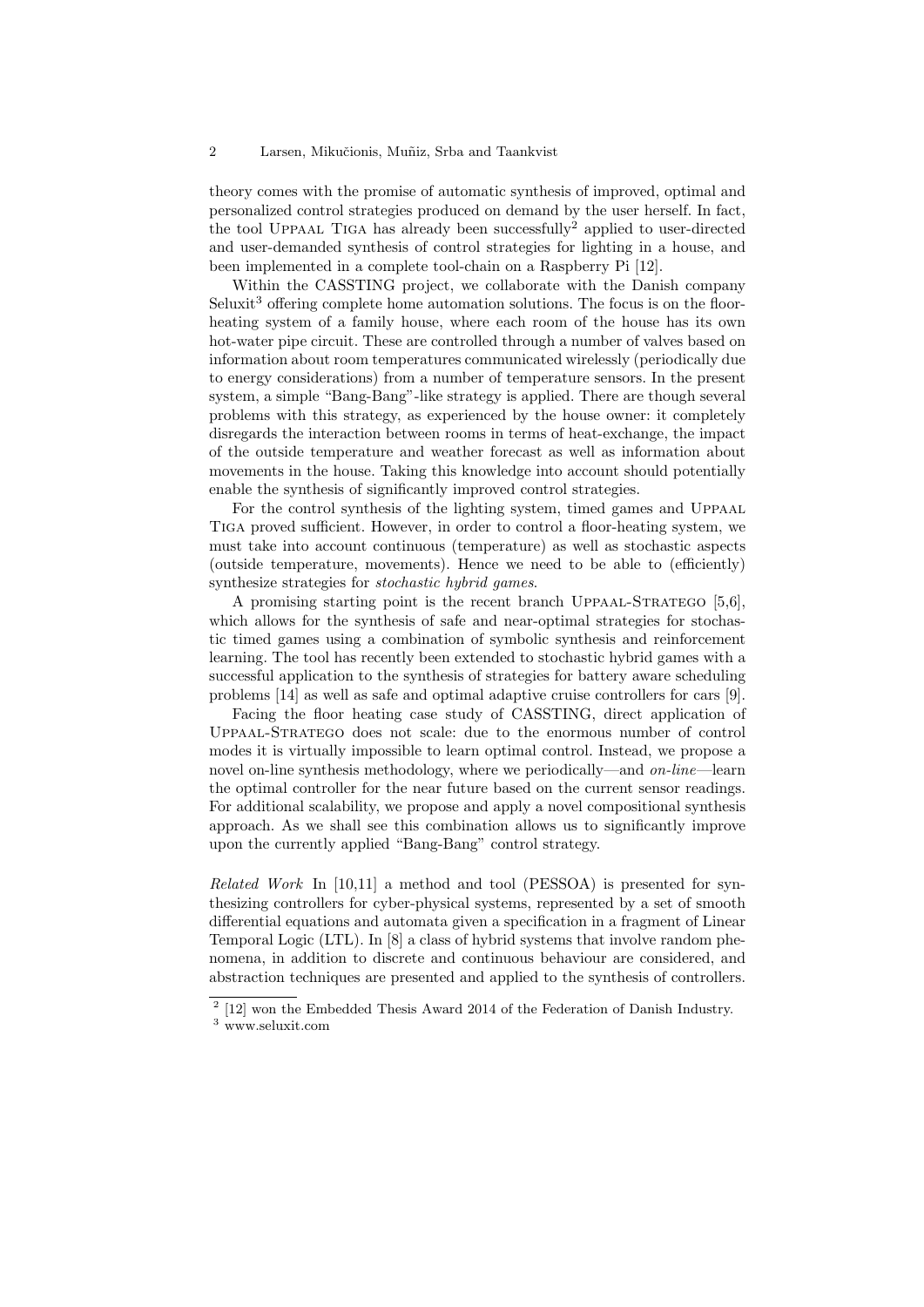In [\[13\]](#page-16-1) the authors provide an abstraction-refinement method for synthesis of controllers for discrete, stochastic dynamical systems with respect to LTL objectives. In [\[7\]](#page-15-7) a number of benchmarks for hybrid system verification has been proposed, including a room heating benchmark. In [\[3\]](#page-15-8) Uppaal SMC was applied to the performance evaluation of several strategies proposed in the benchmark. In [\[4\]](#page-15-9) a combination of UPPAAL SMC with ANOVA has been made for efficient identification of optimal parameters of the various control strategies.

Our online approach may be seen as an instance of model predictive control or receding time horizon control for hybrid systems (see e.g. [\[2\]](#page-15-10)) where the optimal solutions are already very expensive to compute. We tackle even a more general class of systems (including stochasticity in particular) and apply a learning heuristic that is cheaper on the cost but does not guarantee optimality.

The main novelty of our work, compared to the previous research, is that we address an industrial-size case with its full complexity, where the already studied methods and approaches do not scale. It is the combination of online learning approach, employment of the very recent tool support and the compositional approach that allowed us to significantly improve upon the performance of the current controller used for the floor heating system in the existing house.

# <span id="page-2-0"></span>2 Switched Control Synthesis

We use a one-room heating control problem as a running example to demonstrate our techniques in a simple setting: we model the problem, explain the necessary theory behind the model, show how the model fits the theory and show how Uppaal Stratego can be used to solve the problem.

The one-room system consists of a room with walls, a window, heater and its controller. The objective of the controller is to maintain the room temperature at the goal level  $(21°C)$ . Due to temperature sensor energy considerations the controller receives temperature readings only once every 15 minutes and then it has two options: either to turn the heater on (mode "HeatOn") and keep it there or switch the heater off (mode "HeatOff"). Consequently the temperature evolution will be different in these modes due to different energy supply from the heater. There is also a continuous leak of energy through the walls and the window to the outside environment. In short, the temperature dynamics can be described by the following differential equation:

$$
\frac{d}{dt}T(t) = (T_e(t) - T(t)) \cdot A(t) + H(t)
$$

where  $T(t)$  is the room temperature at time t,  $T<sub>e</sub>(t)$  is the outdoor temperature,  $A(t)$  is the heat exchange factor specific to the walls and windows, and  $H(t)$  is the power of the heater.

Figure [1b](#page-3-0) shows such differential equation with heater step functions modelled in Uppaal Stratego as hybrid automaton with two discrete modes. The continuous dynamics of  $T(t)$  is typeset as an invariant constraint over the clock variable T derivative under the respective modes. The periodic behaviour of the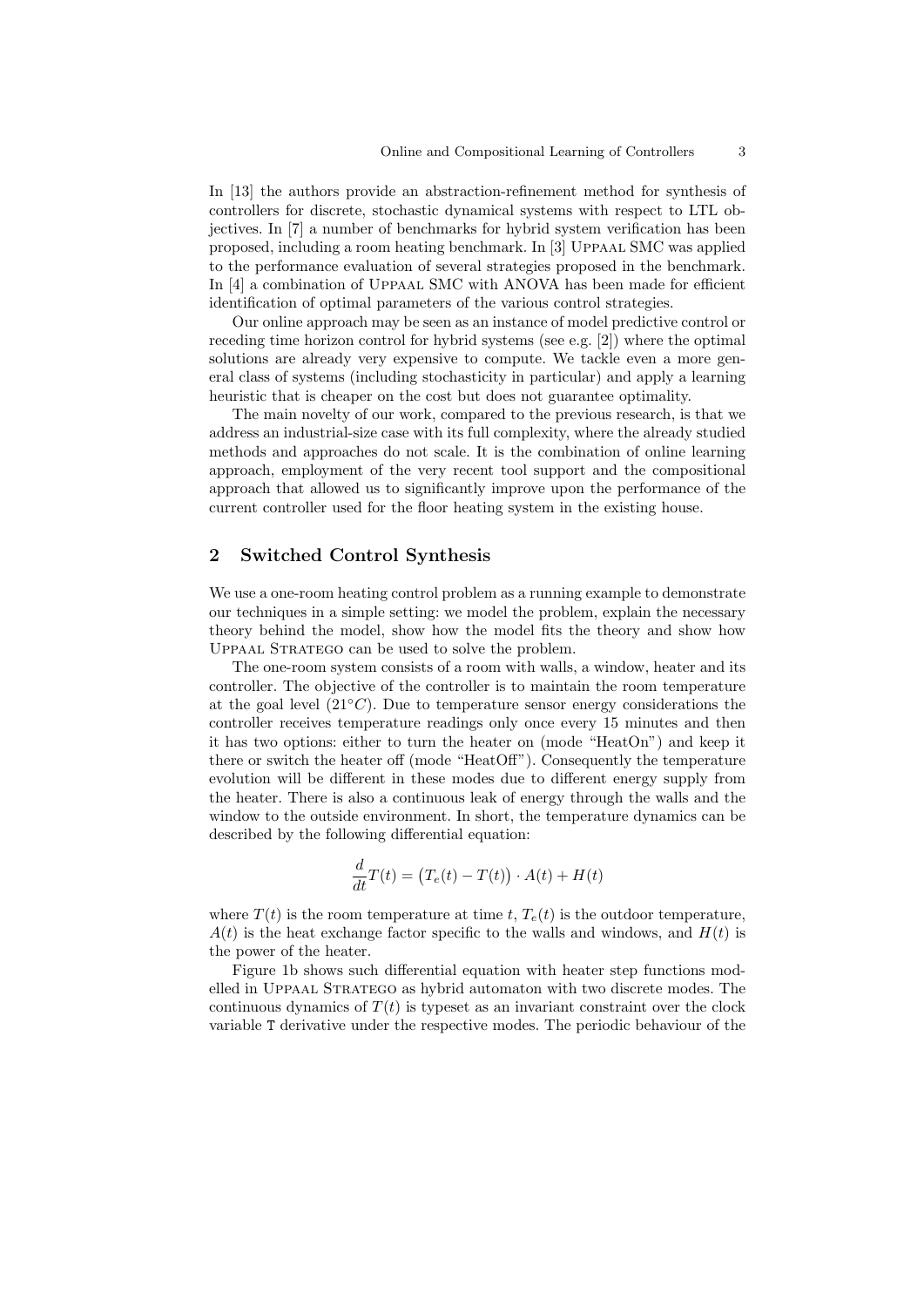<span id="page-3-0"></span>

Fig. 1: UPPAAL STRATEGO model of one room with one window

controller is enforced by the invariant  $x \leq P$  and guard  $x == P$  over clock x with default derivative of 1. For the sake of simplicity, we assume static outdoor temperature fixed to a specific value and modelled by the constant floating point variable Te. All model variables (their types and initial values) are declared as C structures in Fig. [1a.](#page-3-0) The window step function  $A(t)$  is modelled in Fig. [1c](#page-3-0) as stochastic automaton with transitions between "Open" and "Closed" modes and changing the floating point variable A. Thus the window process can change the value of A discretely between values Aclosed and Aopen at any moment with uniform probability distribution over time, but only at intervals specified by a user profile. The profile is stored in arrays closedL/U and openL/U denoting the lower and upper bounds of time intervals when the switch may happen. For example, one can read the profile arrays by columns: the window starts and stays closed during the night time, but it will open somewhere between 6 and 7 o'clock in the morning and close between 7 and 8 o'clock, then it will open again between 11 and 12, and close between 12 and 13, etc..

The whole system model is then a composition of the controlled heating process with the stochastic window process where temperature depends on the heating mode and the mode of the window. We use stochastic hybrid game to describe the controller synthesis formally.

**Definition 1 (Stochastic Hybrid Game).** A stochastic hybrid game  $\mathcal{G}$  is a tuple  $(C, U, X, \mathcal{F}, \delta)$  where:

- 1.  $\mathcal C$  is a controller with a finite set of (controllable) modes  $C$ ,
- 2. U is the environment with a finite set of (uncontrollable) modes U,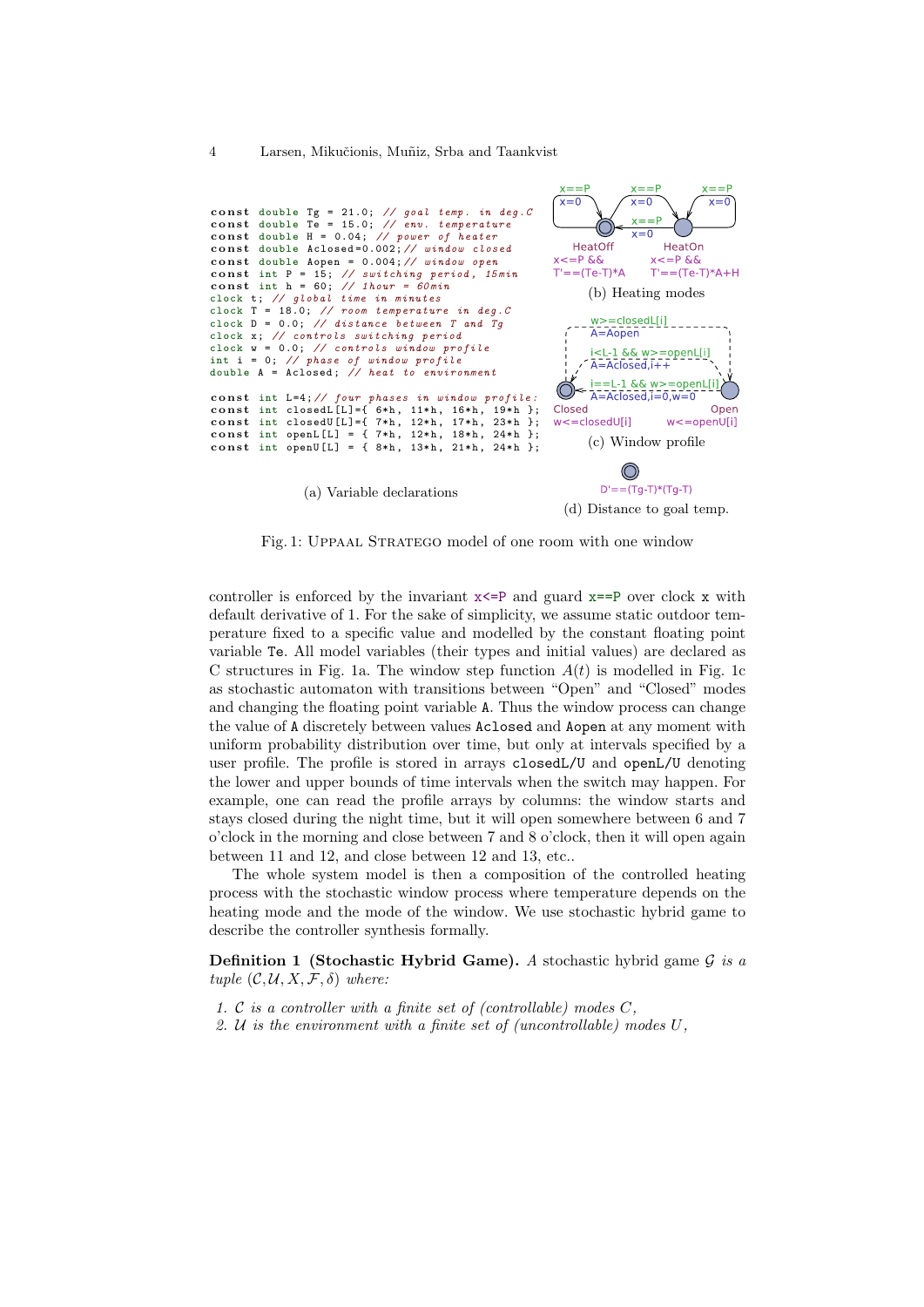- 3.  $X = \{x_1, \ldots, x_n\}$  is a finite set of continuous (real-valued) variables,
- 4. for each  $c \in C$  and  $u \in U$ ,  $\mathcal{F}_{c,u} : \mathbb{R}_{>0} \times \mathbb{R}^X \to \mathbb{R}^X$  is the flow-function that describes the evolution of the continuous variables over time in the combined mode  $(c, u)$ , and
- 5. δ is a family of density functions,  $\delta_{\gamma} : \mathbb{R}_{\geq 0} \times U \to \mathbb{R}_{\geq 0}$ , where  $\gamma = (c, u, v) \in$  $C \times U \times \mathbb{R}^X$ . More precisely,  $\delta_{\gamma}(\tau, u')$  is the density that U in the global configuration  $\gamma = (c, u, v)$  will change to the uncontrollable mode u' after a delay of  $\tau^4$  $\tau^4$ .

We shall assume that among the continuous variables  $X$ , there is a variable time measuring global time, i.e.  $\mathcal{F}_{c,u}(\tau, v)(\text{time}) = v(\text{time}) + \tau$  for any modeconfiguration  $(c, u)$ . In the above definition, the syntactic specification of flow functions—e.g. using ODEs—has been left open. In the game  $\mathcal{G}$ , the controller  $\mathcal C$  will only be permitted to change controllable mode at time-points being a multiple of some given period  $P$  (hence the term switched control). In contrast, the environment  $U$  will change its uncontrollable mode according to the family of density functions  $\delta_{\gamma}$ .

Example 1. In our one-room example, the controllable modes are HeatOff and HeatOn with controllable transitions (using solid lines) between them, the uncontrollable are Open and Closed with uncontrollable transitions (using dashed lines). We also have a number of continuous variables: temperature T and clocks t, x and w. The differential equations together with discretely changing variables are part of the flow-function definition.  $\triangleleft$ 

Now let  $\mathbb C$  denote the set of global configurations  $C \times U \times \mathbb R^X$  of the game G. Then a (memoryless) strategy  $\sigma$  for the controller C is a function  $\sigma : \mathbb{C} \to$ C, i.e. given the current configuration  $\gamma = (c, u, v)$ , the expression  $\sigma(\gamma)$  is the controllable mode to be used in the next period.

Let  $\gamma = (c, u, v)$  and  $\gamma' = (c', u', v')$ . We write  $\gamma \stackrel{\tau}{\rightarrow} \gamma'$  in case  $c' = c, u' = u$ and  $v' = \mathcal{F}_{(c,u)}(\tau, v)$ . We write  $\gamma \stackrel{\tau}{\rightarrow}_u \gamma'$  in case  $c' = c, v' = \mathcal{F}_{(c,u)}(\tau, v)$  and  $\delta_{\gamma}(\tau, u') > 0$ . Let  $\sigma : \mathbb{C} \to C$  be a (memoryless) strategy. Consider an interleaved sequence  $\pi$  of configurations and relative time-delays of the form:

$$
\pi = \gamma_o :: \tau_1 :: \gamma_1 :: \tau_2 :: \gamma_2 :: \tau_3 :: \gamma_3 ...
$$

where  $\gamma_i = (c_i, u_i, v_i), \tau_i \in \mathbb{R}_{\geq 0}$  and for all *n* there exist *i* st.  $\sum_{j \leq i} \tau_j = n \cdot P$ . Then  $\pi$  is a run according to the strategy  $\sigma$  if for all i either  $\gamma_i \stackrel{\overline{\tau}_{i+1}}{\rightarrow} u \gamma_{i+1}$  or  $\sum_{j \leq i+1} \tau_j$  is a multiple of P and  $\gamma_i \stackrel{\tau_{i+1}}{\rightarrow} (c_i, u_i, v_{i+1})$  with  $c_{i+1} = \sigma((c_i, u_i, v_{i+1}))$ and  $u_{i+1} = u_i$ .

In fact, under a given strategy  $\sigma$  the game G becomes a completely stochastic process  $\mathcal{G} \restriction \sigma$ , inducing a probability measure on sets of runs. Thus, if  $H \in \mathbb{N}$  is a given time-horizon, and  $D$  is a random variable on runs—e.g. measuring the integrated deviation of the continuous variables wrt. given target values—then  $\mathbb{E}_{\sigma,H}^{\mathcal{G},\widetilde{\gamma}}(D) \in \mathbb{R}_{\geq 0}$  is the expected value of D with respect to random runs of  $\mathcal{G} \restriction \sigma$ 

<span id="page-4-0"></span><sup>&</sup>lt;sup>4</sup> Note that  $\sum_{u'} \int_{\tau} \delta_{(c,u,v)}(\tau, u') d\tau = 1$  for all  $(c, u, v)$ .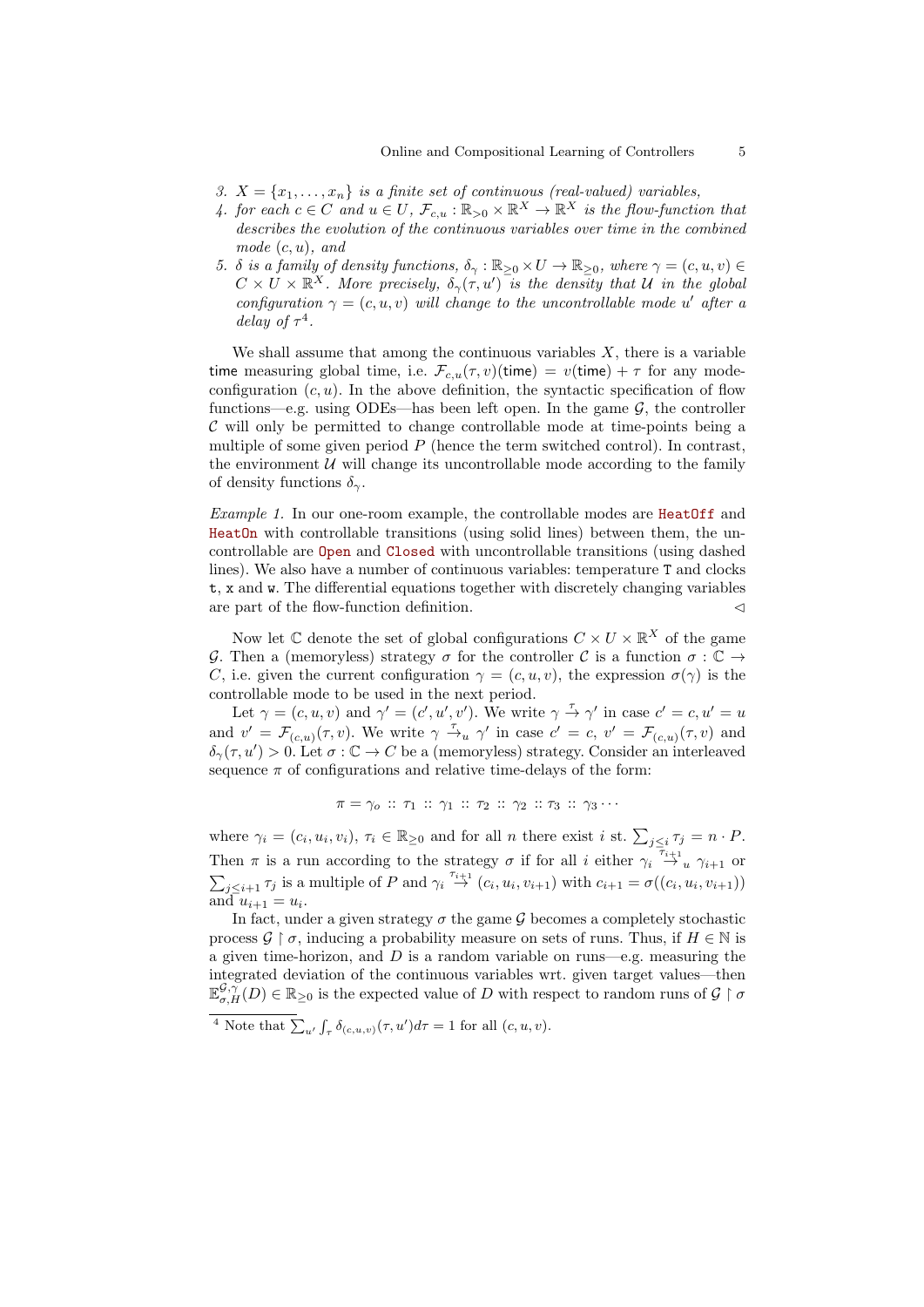of length H starting in the configuration  $\gamma$ . We want to obtain a strategy  $\sigma^H$ which minimizes (or maximizes) this expected value.

Example 2. The one-room controller's goal is to keep the room temperature as close as possible to the goal set point, therefore a desired controller would minimize the absolute difference  $T(t) - T_a$ . In order to encourage the minimization even more we use a quadratic difference function to measure the distance between the room T and the goal Tg temperatures, and then integrate it to achieve a distance function over complete trajectories. Conveniently, our distance function is modelled using differential equation in Fig. [1d](#page-3-0) as a separate process. Before we synthesize anything, we can inspect how does a uniform random choice fare in Fig. [2a:](#page-6-0) the temperature curve is at the top and heating and window mode trajectories are below and they jump up when the heating is on and window is open respectively. The result is that the room temperature responds to the mode changes and varies widely, tending to overshoot above the goal, and hence the distance function after 24h period is about 4200 on average. In order to synthesize a strategy we pose the following query in UPPAAL STRATEGO:

strategy opt = minE (D)  $[<=24*h]$ : <> t==24\*h

which asks to find the strategy that will minimize the expected value of  $D$  when we reach a state with t==24\*h while considering simulations of up to 24\*h in duration. Once the strategy is available, we may inspect it by requesting a simulation plot:

simulate 1 [<=24\*h] {T,Window.Open+14,Room.HeatOn+16} under opt

For example, the synthesized 24h strategy using the "naive" learning method yields the distance of 2750 on average as shown in Fig[.2b.](#page-6-0) The result is even more improved by the "splitting" learning method in Fig[.2c](#page-6-0) where the temperature  $\alpha$  oscillates around the goal very closely.

Uppaal Stratego offers four learning methods focusing on various parts of the model, therefore we consider the quality and the cost of each method before we focus on our industrial-scale example. Table [1](#page-7-0) shows a summary of the evaluation of various methods on two variants of a one-room example: the purely dynamical model is shown in Fig. [1](#page-3-0) and another one that has an extra counter incremented at each period P. The result is that among the offline methods (discussed so far) the "splitting" method provides the smallest distance solution, however it is costlier than others in CPU time and memory. The right side Table [1](#page-7-0) shows that if we add a period counter to our model, then other methods dominate and the "splitting" method is no longer as good and the "naive" computation costs significantly less. Offline-6 section (strategy for six days) requires twice as many resources as offline-3 (strategy for three days) which means that a linear number of resources is needed in terms of duration of the strategy while using the same number of runs, but the quality (distance) degraded almost four times with a period counter.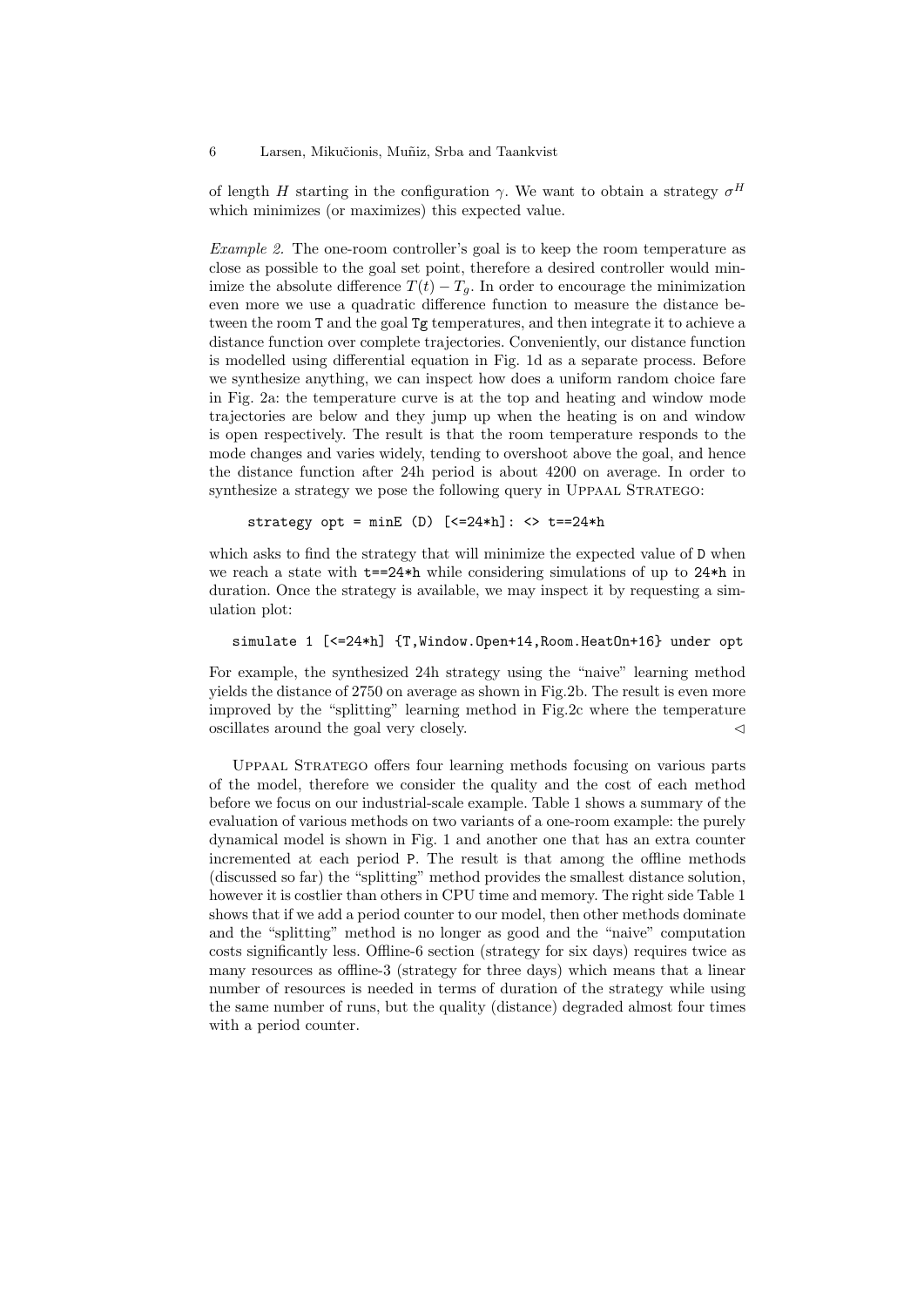<span id="page-6-0"></span>

Fig. 2: One-room 24h trajectories of various control strategies

### 2.1 Online Synthesis

UPPAAL STRATEGO [\[5,](#page-15-1)[6\]](#page-15-2) provides a method for approximating  $\mathbb{E}^{\mathcal{G},\gamma}_{\sigma,H}(D) \in \mathbb{R}_{\geq 0}$ by computing a near-optimal strategy  $\sigma^H$  for a given horizon H using reinforcement learning. However, the effort needed to learn the strategy  $\sigma^H$  with a desired precision and confidence-level grows exponentially in the number of dimensions (variables). The quality of the learned control degrades sharply after the control options outnumber the number of simulation runs during learning, making this direct application of Uppaal Stratego limited in the time horizon. For instance, given a realistic setting of eleven heating switches as considered in our case study, the controller is faced with  $2^{11} = 2048$  distinct options at each 15min period and thus Uppaal Stratego manages to compute sensible heating configurations only for the first two periods (yielding  $2048^2 = 4194304$  combinations in total) and then it simply resolves to default option of no heating at all.

Instead of learning—at great computational expense—the entire strategy  $\sigma^H$ , we propose a method for attentively and online (i.e. while playing the game  $\mathcal G$ in the real setting) to compute a near-optimal strategy for controllable modechange at the next period. More precisely, the resulting online and periodic strategy  $\sigma^O$  will base the mode-change at time  $n \cdot P$  not only on the configuration at that point  $(\gamma_n)$  but also on the configuration  $(\gamma_{n-1})$  at time  $(n-1) \cdot P^5$  $(n-1) \cdot P^5$ , which will be used as the basis for online learning of short-horizon  $(h \ll H)$  strategies.

<span id="page-6-1"></span><sup>&</sup>lt;sup>5</sup> Note that there may be several configurations between  $\gamma_{n-1}$  and  $\gamma_n$  due to the environment  $U$  changing the uncontrollable mode.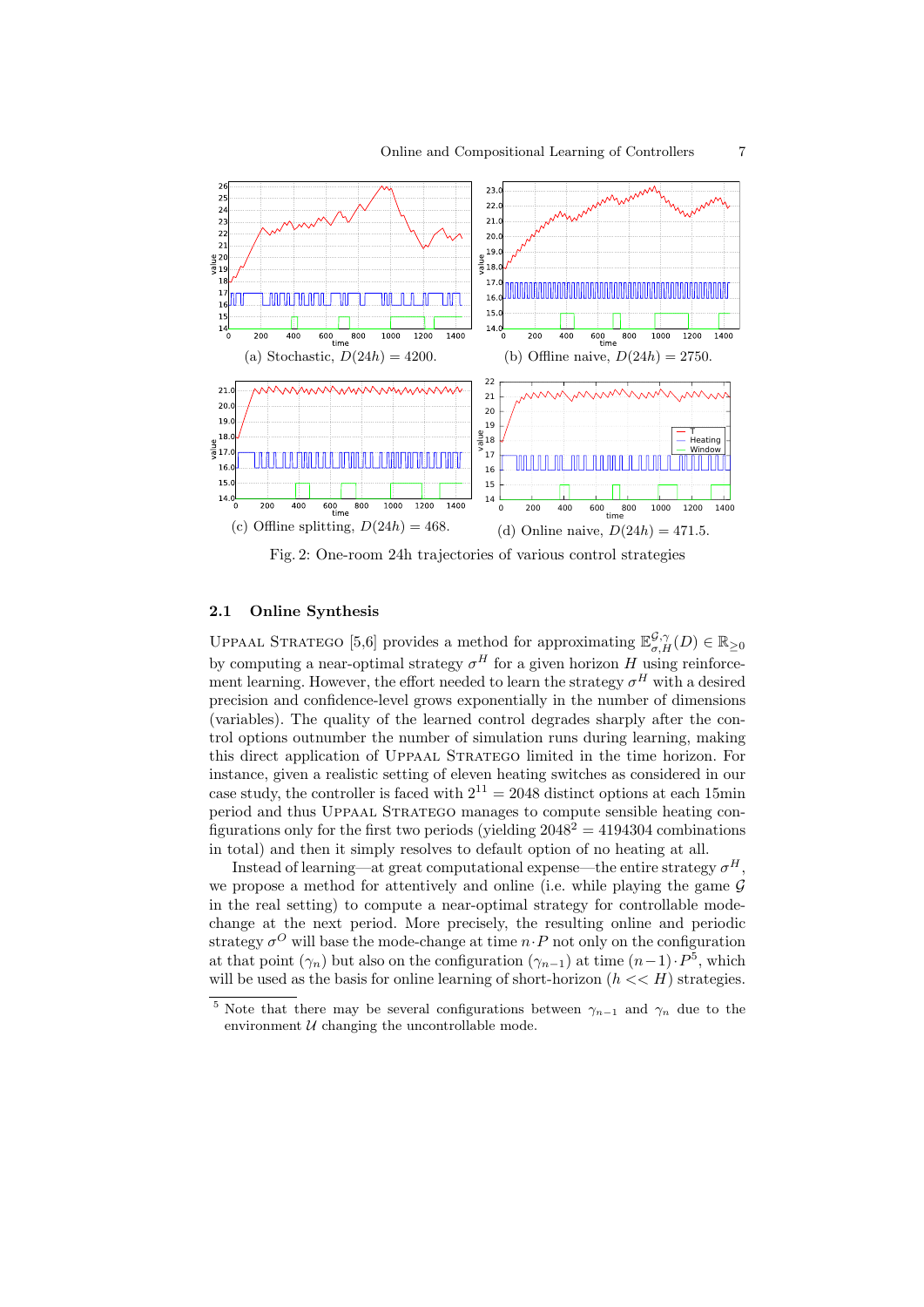<span id="page-7-0"></span>Table 1: Performance evaluation of one room controller synthesis: offline-3(-6) methods synthesize strategy for entire 72 hours (144 hours respectively) at once, strategy distance is evaluated on 70 simulations; online-3 methods synthesize a strategy for 5 periods of 15min ahead and repeat synthesis and execution until 72 hours are covered, the distance is averaged over 70 online simulations.

| Synthesis<br>method |            | Purely dynamical model |                  |        | Extra period counter |                  |        |
|---------------------|------------|------------------------|------------------|--------|----------------------|------------------|--------|
|                     |            | <b>Distance</b>        | cpu,s            | mem,kB | <b>Distance</b>      | cpu,s            | mem,kB |
| S<br>ffiin          | naive      | 10227.8                | 1555.15          | 11884  | 3671.84              | 566.04           | 9448   |
|                     | splitting  | 517.9                  | 1640.06          | 13424  | 2361.80              | 1608.48          | 90740  |
|                     | covariance | 10227.8                | 1298.66          | 11896  | 1091.81              | 1668.45          | 22820  |
|                     | regression | 10227.8                | 1368.34          | 11480  | 1387.84              | 1767.50          | 19196  |
| $\circ$<br>Offline  | naive      | 19668.7                | 1855.36          | 11836  | 8032.86              | 1316.08          | 20820  |
|                     | splitting  | 593.7                  | 3200.38          | 13112  | 8260.19              | 3120.03          | 167308 |
|                     | covariance | 20234.3                | 2039.30          | 11528  | 2468.91              | 3258.09          | 39580  |
|                     | regression | 19007.2                | 2525.13          | 12148  | 3425.62              | 3488.26          | 28416  |
| S<br>nline          | naive      | $584.7 \pm 1.0$        | $1046.5 \pm 5.0$ | 7240   | $526.6 \pm 0.5$      | $1227.1 \pm 3.2$ | 7328   |
|                     | splitting  | $547.7 \pm 0.6$        | $1136.4 \pm 3.6$ | 7384   | $526.1 \pm 0.6$      | $1240.8 \pm 2.5$ | 7384   |
|                     | covariance | $587.5 \pm 1.2$        | $1084.0 \pm 3.9$ | 7272   | $527.1 \pm 0.6$      | $1158.5 \pm 2.5$ | 7624   |
|                     | regression | $585.3 \pm 1.0$        | $1173.9 \pm 3.4$ | 9052   | $527.9 \pm 0.5$      | $1337.1 \pm 2.5$ | 7380   |

Formally:

$$
\sigma^O(\gamma_{n-1}, \gamma_n) \, =^{\text{def}} \, \mathsf{let} \ \left( \sigma^h = \mathsf{argmin}_\sigma \mathbb{E}^{\mathcal{G}, \gamma_{n-1}}_{\sigma, h}(D) \right) \ \mathsf{in} \ \sigma^h(\gamma_n) \; .
$$

We leave the formal definition of runs under the one-step-memory strategy  $\sigma^O$  to the reader (slightly more complicated version of runs under a memoryless strategy given above). However, we note that  $\sigma^O$  may be used for an arbitrary finite horizon  $H$  or even as a strategy of infinite horizon. To maximize the quality of  $\sigma^O$ , the choice of the small horizon h should be such that it just allows the learning of  $\sigma^h$  to be completed between the two configurations  $\gamma_{n-1}$  and  $\gamma_n$ , i.e. within the period P.

Example 3. We implemented the online strategy evaluation on the one-room example by repeatedly calling UPPAAL STRATEGO to synthesize and evaluate the computed strategy. The following steps are involved:

- 1. Synthesize a strategy capable of adapting for 5 periods ahead where LastTime starts with 0: strategy  $S = minE$  (D)  $[\langle=5*P]:$   $\langle\rangle$  t==LastTime+5\*P
- 2. Simulate the system for 1 period using the strategy S and record its last state: simulate 1 [<=P] { t, T, Room. HeatOn, x, Window. Open, w, i, D }
- 3. Create a copy of the original model and replace the initial state with the recorded state from the simulation above.
- 4. Increment LastTime by P and repeat the synthesis and simulation from step 1 until a required number of periods is simulated.
- 5. Record the final value of the distance variable D.

The short trajectories from step 2 are then stitched together to produce a continuous trajectory of the entire 3 day simulation. An example result of the first 24h is displayed in Fig. [2d](#page-6-0) which is also comparable to other strategies. The online-3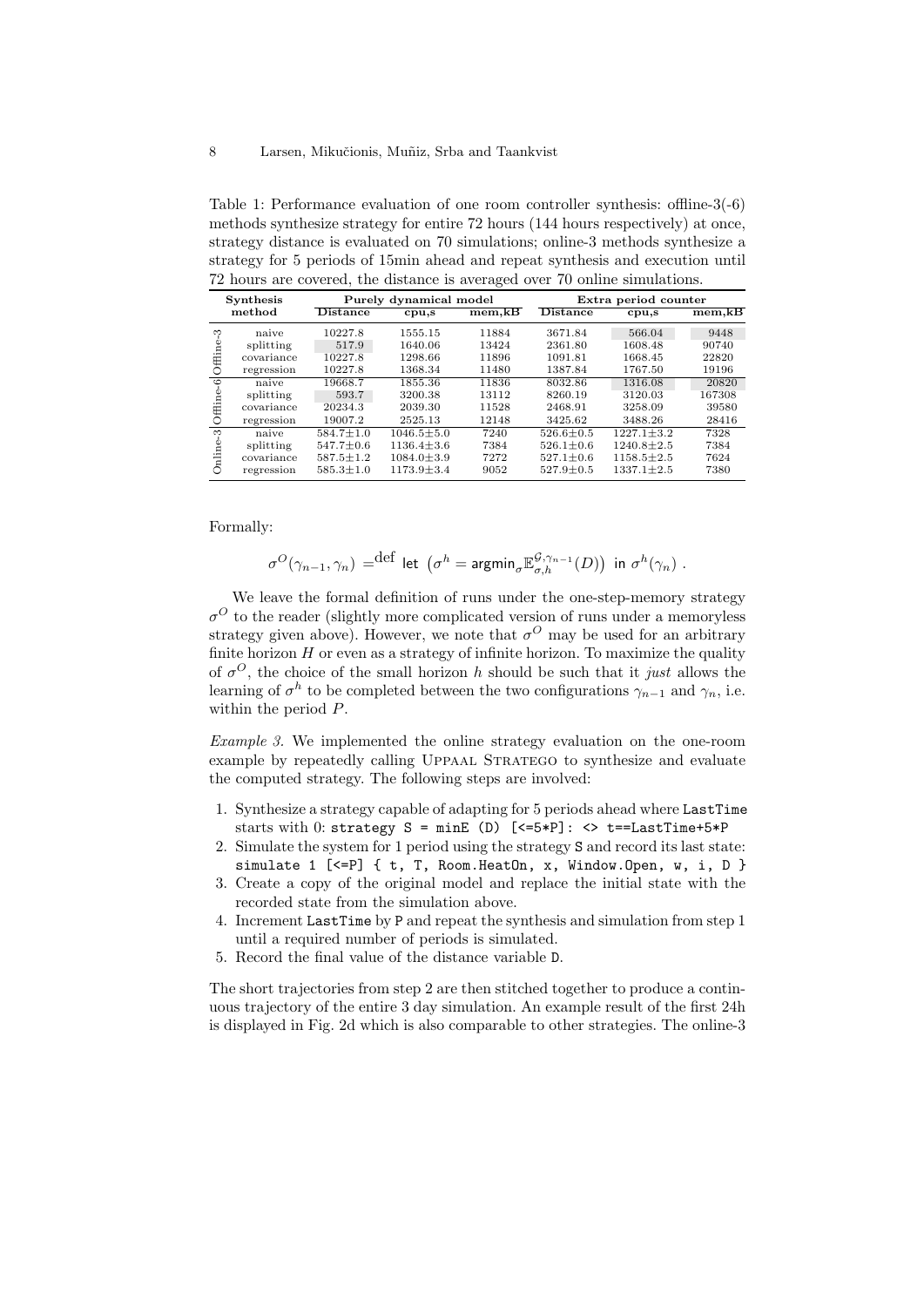<span id="page-8-0"></span>

Fig. 3: Plan of the house

section of Table [1](#page-7-0) shows the averages of the recorded distances together with the overall synthesis effort for entire 3 day emulation. The encouraging result is that the short strategy synthesis takes only 4-8 seconds and the overall quality of any online synthesis method is very close to the best and expensive offline-3 outcome (the offline "splitting" method).

# 3 Floor Heating Case Study

In Figure [3](#page-8-0) we see the plan of the house on which we will optimize the heating strategy. The house consists of 11 rooms, all of them heated with a floor heating system where each room has its own pipe circuit that can be either open (hot water circulates) or closed (water does not circulate). The opening and closing of the circuits is executed by a number of valves located in room  $R_7$ . Every 15 minutes a wireless temperature sensor in each room wakes up and reports its current reading. Currently the bang-bang strategy runs every 15 minutes: it collects the temperatures of all rooms, if a given room temperature is below its target temperature (setup by the user) it opens the corresponding valve and similarly if the temperature is above target it closes the valve.

The problem with this controller, as experienced by the house owner, is that it completely disregards the thermodynamics of the house, the outside temperature (and weather forecast) as well as the maximal capacity of the floor heating system. We now outline the factors affecting the heating system in this house:

- 1. Heating capacity of the system. The heating system can only provide a limited water pressure to make the water circulate within the pipes. If too many valves are open, the water will only cycle in the shortest pipes. This is especially a problem in the living room  $R_{11}$ , as it has the longest pipe circuit, and is also the most important room for the user, meaning that the temperature of this room should be maintained close to the user's wish. A smart heating system should take the heating capacity into a consideration and never exceed it.
- 2. Behaviour of the doors. The heat exchange between rooms are significantly affected by whether doors between the rooms are open or closed. The house is not equipped with door sensors, so the position of each door is unknown. This means that the control strategy has to work under a partial observability and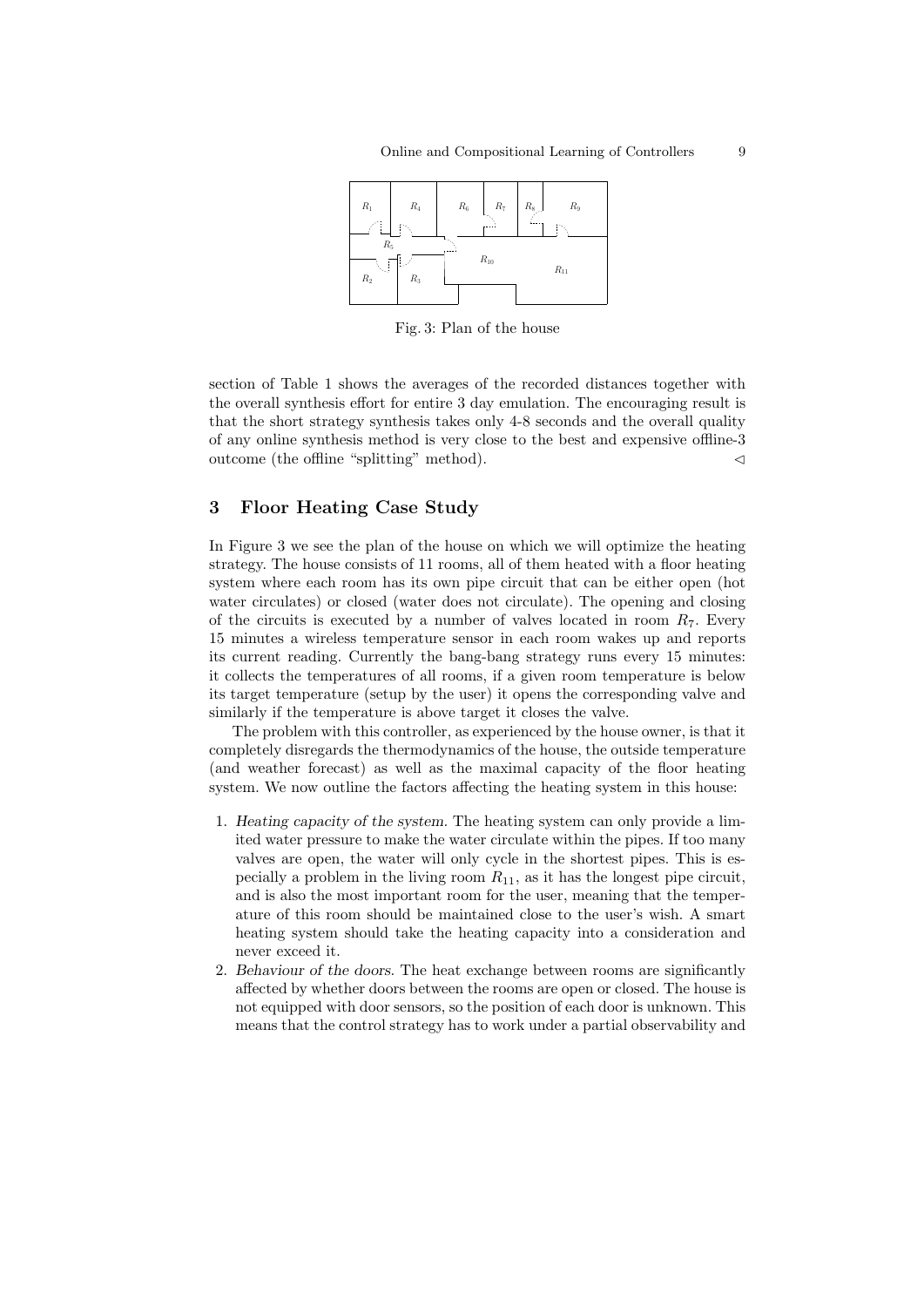#### 10 Larsen, Mikučionis, Muñiz, Srba and Taankvist

the status of each door can be inferred only indirectly by observing the speed of heat propagation via temperature changes in the rooms.

3. Physical layout of the pipe circuits. Finally, as the valves are all located in room  $R_7$ , the pipes leading to some of the remote rooms necessarily pass under under rooms. Hence e.g. opening a valve for the room  $R_2$  will contribute also to minor increase of the room temperature in rooms  $R_3, R_5, R_4$  and  $R_6$ under which the pipe circuit is placed.

In our thermodynamic model of the floor heating, we take all these factors in consideration. The aim of the controller program is to optimize the user comfort and satisfaction according to some measure of how far the actual temperatures are from some goal temperature.

Floor Heating Scenario as a Stochastic Hybrid Game. The floor heating scenario with n rooms and m doors is a stochastic hybrid game  $\mathcal{G}_{n,m}$  =  $(C, U, X, \mathcal{F}, \delta)$ , where the controller C has a finite set of controllable modes  $V = \mathbb{B}^n$  given by all possible valve opening/closing combinations. The environment U has a finite set of uncontrollable modes  $D = \mathbb{B}^m$  given by all possible door opening/closing combinations. We assume that  $\mathcal U$  given  $\delta$  can switch among modes with equal probability at every period. The state variables in  $X$  are given by the room temperatures  $\{T_1, \ldots, T_n\}$  and the outside temperature  $T_{env}$ .

We will denote by vector  $T$  the room temperatures and by  $T_i$  the *i*-th room temperature. Given the current temperatures T, a controllable mode  $v \in V$ , and uncontrollable mode  $d \in D$  and a time delay  $\tau$ , the flow function  $\mathcal{F}_{v,d}(\tau,T)$  gives the room temperatures  $T'$  (after  $\tau$  time units passed) that are the solutions to the following differential equations:

$$
\frac{d}{dt}T_i(t) = \sum_{j=1}^n A_{i,j}^d(T_j(t) - T_i(t)) + B_i(T_{\text{env}}(t) - T_i(t)) + H_{j,i}^v \cdot v_j dt
$$

where  $A_{i,j}^d$  contains the heat exchange coefficients between room i and room j, given the door mode d. Note that there are  $2<sup>m</sup>$  matrices for the possible door modes. The vector  $B$  contains the heat exchange coefficients between the outside temperature and each room, and  $H^v$  contains the heat exchange coefficients for each pipe and the rooms it traverses. A pipe heats a room if it traverses it and valve  $v_j$  is open. There is a capacity constraint on the water pressure, if the capacity is exceed the coefficients in  $H<sup>v</sup>$  prevent the rooms with the long pipes from been heated. Finally,  $T_{env}(t)$  is the current outside temperature at time  $t$ . The initial conditions are given by the current temperatures  $T$ . Hence, for a given room *i*, the temperature  $T_i'$  is influenced by the adjacent rooms, the door configuration (uncontrollable mode), the outside temperature  $T_{env}$ , the pipes traversing the room, and the valve configuration (controllable mode). For the thermodynamics to be realistic, the time unit is minutes.

#### 3.1 Experiments

Regarding our experiments, we have two major components: a simulator written in Matlab and a number of controllers, including the ones produced by Uppaal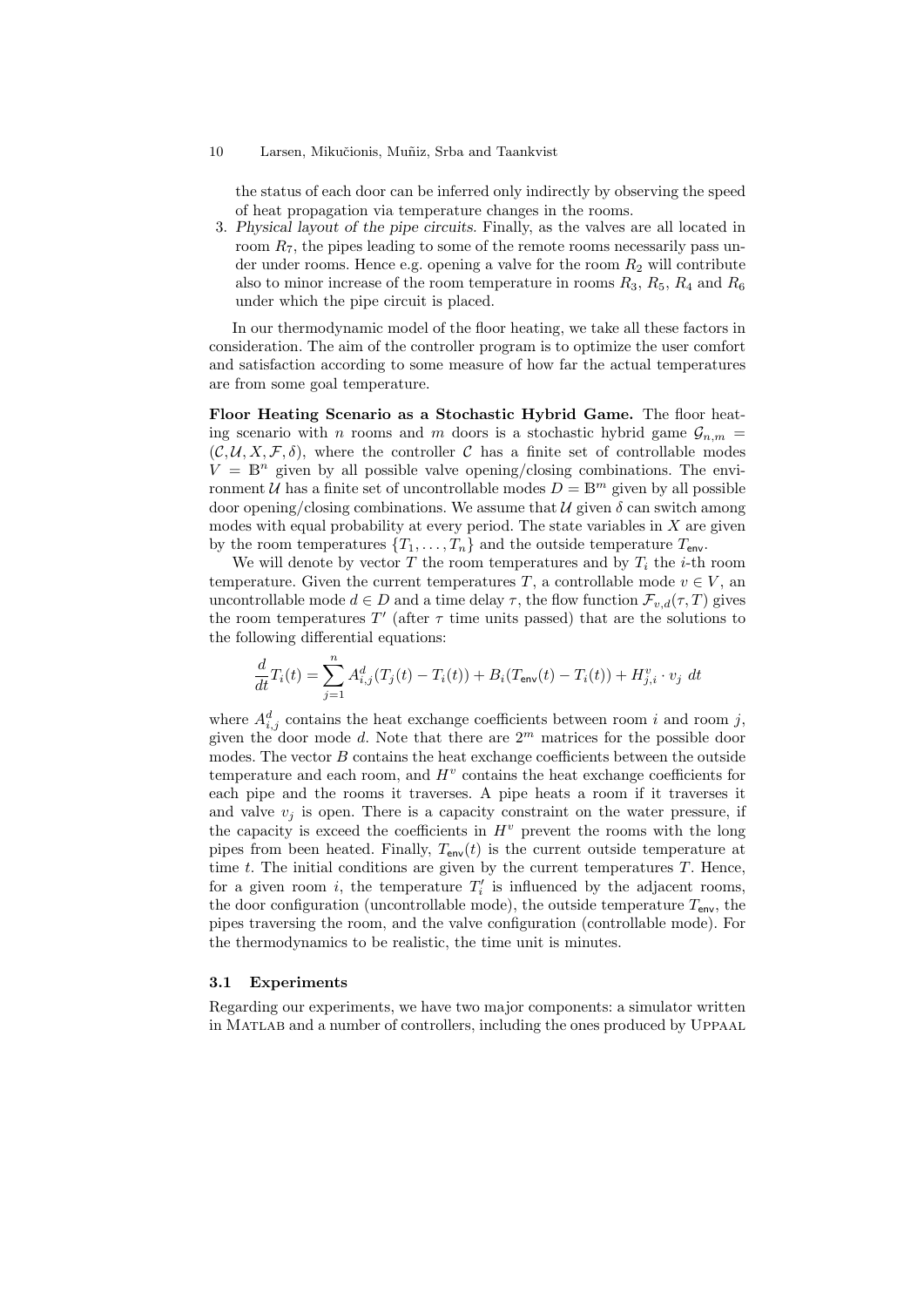Stratego. The simulator implements the floor heating stochastic hybrid game  $\mathcal{G}_{n,m}$ . For our experiments, in the simulator we fix a time horizon H of 3 days with a period  $P$  of 15 minutes. As in the real house, every 15 minutes, the simulator outputs the current room temperatures  $T$  which are read by the controller. Subsequently, the controller inputs the control valves  $V$  which are used by the simulator for the next 15 minutes. The house has vectors of desired temperatures  $T<sup>g</sup>$  and weights W denoting the importance of each room. Our goal is to optimize the comfort in the house. Intuitively, comfort is in proportion to the distance between the desired temperatures and the current temperatures. To measure the comfort provided by a controller (strategy)  $\sigma$ , we define a function dist on runs of  $\mathcal{G}_{n,m} \restriction \sigma$  of the form  $\pi = \gamma_o \stackrel{t_1}{\to} \gamma_1 \stackrel{t_2}{\to} \ldots \stackrel{t_{k-1}}{\to} \gamma_{k-1} \stackrel{t_k}{\to} \gamma_k$  where  $k = H/P$  is the number of control steps in the run  $\pi$ . Let  $T_i(\gamma_j)$  denote the room temperature  $T_i$  at configuration  $\gamma_j$ . Then the distance function is defined by

$$
\operatorname{dist}(\pi) = \sum_{j}^{k} \sum_{i}^{n} (T_i^g - T_i(\gamma_j))^2 \cdot W_i.
$$

In our experiments, we evaluate a number of different controllers. The simulator uses the distance function dist to compare the different controllers.

Controllers. In the following we introduce a number of controllers which we use in our experiments. We present the current controller operating in the house, two controllers proposed by engineers and the controller synthesized using online synthesis and UPPAAL-STRATEGO.

- $-$  Bang-Bang Controller. The bang-bang controller is currently running in the physical house and after each reading of room temperatures  $T$ , it simply opens the valves of every room i where  $T_i < T_i^g$  and leaves the remaining valves closed.
- Capacity Aware Bang-Bang Controller. The main problem with the bangbang strategy is that if all rooms are below their target temperatures, it simply opens all valves in the house, violating the restriction on the maximal capacity of the floor heating system. The capacity aware bang-bang controller, at each time where a decision is to be taken, orders in descending order all rooms according to their individual distance function, given for a room *i* by  $W_i \cdot (T_g^i - T_i^i)^2$  where  $W_i$  is the given priority of room *i*, and then opens in this order the valves of all rooms that are below their target temperatures (as the normal bang-bang controller) but only until the maximum capacity is exceeded.
- Brute-Force Controller. This is an online controller with short horizon 1 that for *n* valves by brute-force explores all possible  $2^n$  valve combinations and selects a valve combination that minimizes the distance function. The controller operates as follows: after the current reading of the temperatures  $T$  and the valves configuration  $v$ , it guesses a random door mode  $d$  and using this information it computes the expected temperatures  $T'$  exactly after  $P$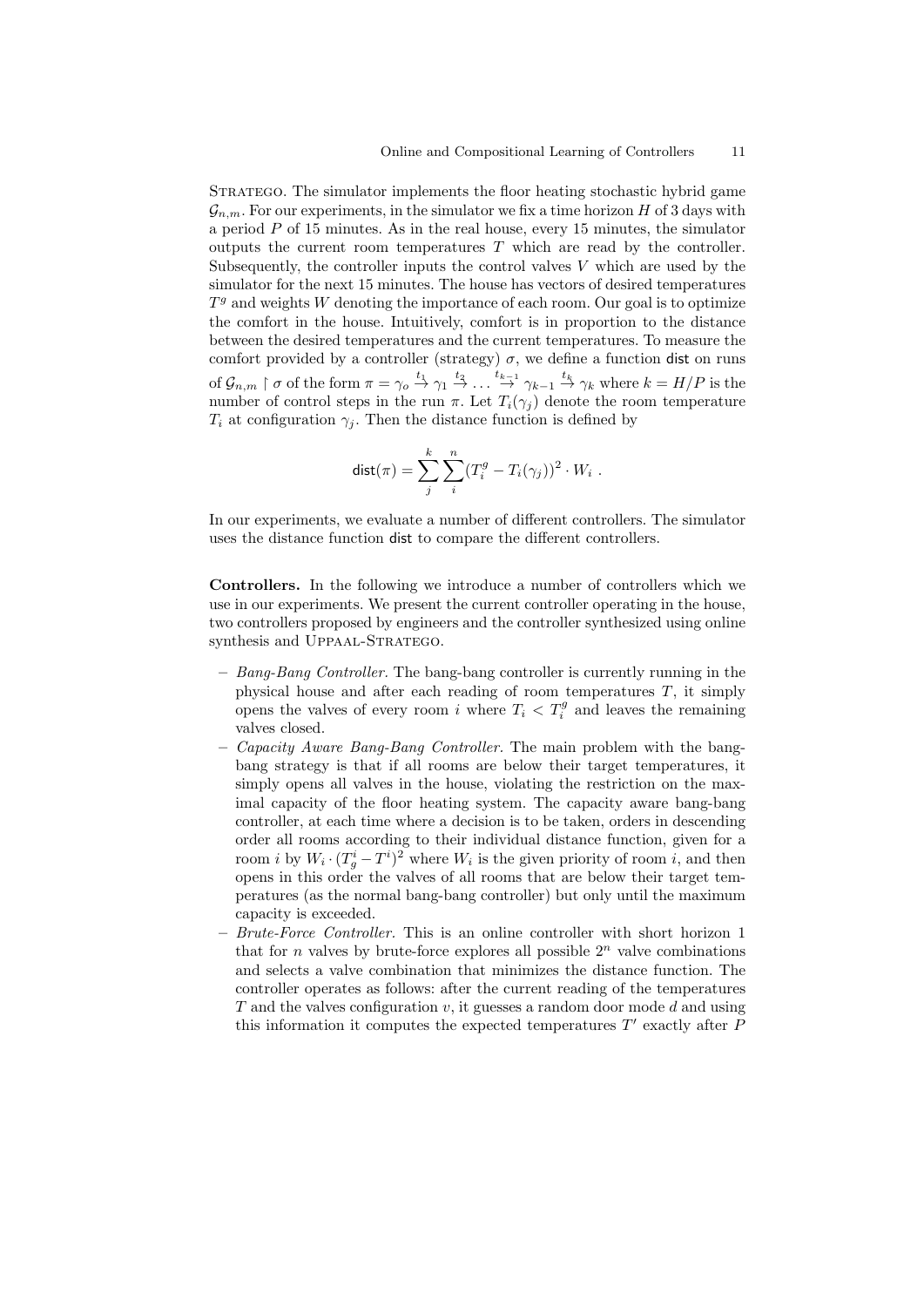#### 12 Larsen, Mikučionis, Muñiz, Srba and Taankvist

time units (recall that in our case study we fixed the period to  $P = 15$ ); next the controller considers all  $2<sup>n</sup>$  possible valve configurations and computes the predicted room temperatures  $T''$  at time  $2P$ . The controller then returns the valve configuration that minimizes the distance function dist. Note that already for the short horizon 1, the computation of the brute-force controller takes over 170 seconds, so exploring by brute-force all  $2^{2n}$  combinations (in our case  $n = 11$ ) needed for the short horizon of 2 is impossible due to the 15 minute duration of the period.

– Stratego Online Controller. (Stratego-ON) The controller is synthesized by Uppaal Stratego using the online strategy synthesis methodology introduced in Section [2](#page-2-0) with short horizon of 3. The aim is to learn the optimal valve configurations for several steps ahead using machine learning methods and hence avoid the exhaustive search done by the brute-force controller.

<span id="page-11-0"></span>Evaluation Scenarios. In order to evaluate the performance of the different controllers described above, we fix five realistic scenarios on which we perform our experiments. We distinguish between the stability scenarios where the initial room temperatures are equal to the target ones  $(T(0) = T<sup>g</sup>)$  and the task is to maintain these temperatures throughout the next three days relative to different weather conditions. We also study the vacation scenarios, where we assume that a family returns from a vacation and shortly before this the house should move from the energy-saving temperature vector  $T(0)$  into the target temperature  $T<sup>g</sup>$ vector as quickly as possible.

The stability and vacation scenarios are then subject to two different weather profiles, a mild winter where the outside temperature behaves according to real data from the Aalborg airport from 03.02.2015, 00:20 to 07.02.2015, 23:50 where the outside temperature ranges between 2 to 5  $\degree$ C, and a tough winter using the data from the Aalborg airport from 14.02.2015, 00:20 to 17.02.2015, 23:50 where the outside temperature ranges between -10 and 6 ◦C. We also consider the spring scenario where the outside temperature is modelled using a sinusoid  $T<sup>env</sup>(t) = 7 * sin(2 * pi/60 * 24 * t) + 19$  such that most of the time the outside temperature is below the target room temperatures but the peak environment temperature during the middle of the day exceeds the target room temperatures.

In all scenarios, a fixed profile when a specific door is closed or open is used, corresponding to the typical behaviour of the owner of the house. Note that none of the controllers is aware of this fixed door profile.

Controller Evaluation for 5 Rooms. We show the applicability of our onlinesynthesis methodology on the left part of the house consisting of rooms  $R_1$  to  $R_5$  and doors  $D_1$  to  $D_4$  (see Figure [3\)](#page-8-0), i.e. the stochastic hybrid game  $\mathcal{G}_{5,4}$ . We have restricted the maximum pressure capacity of the heating system to 50%. In our simulator for  $\mathcal{G}_{5,4}$ , we executed all the above controllers and scenarios. The evaluation of the controllers is given in Table [2.](#page-12-0) Since we have fixed a door profile and the controllers are deterministic (except for STRATEGO-ON), we obtain a unique run  $\pi$  for every combination of scenarios and controllers. For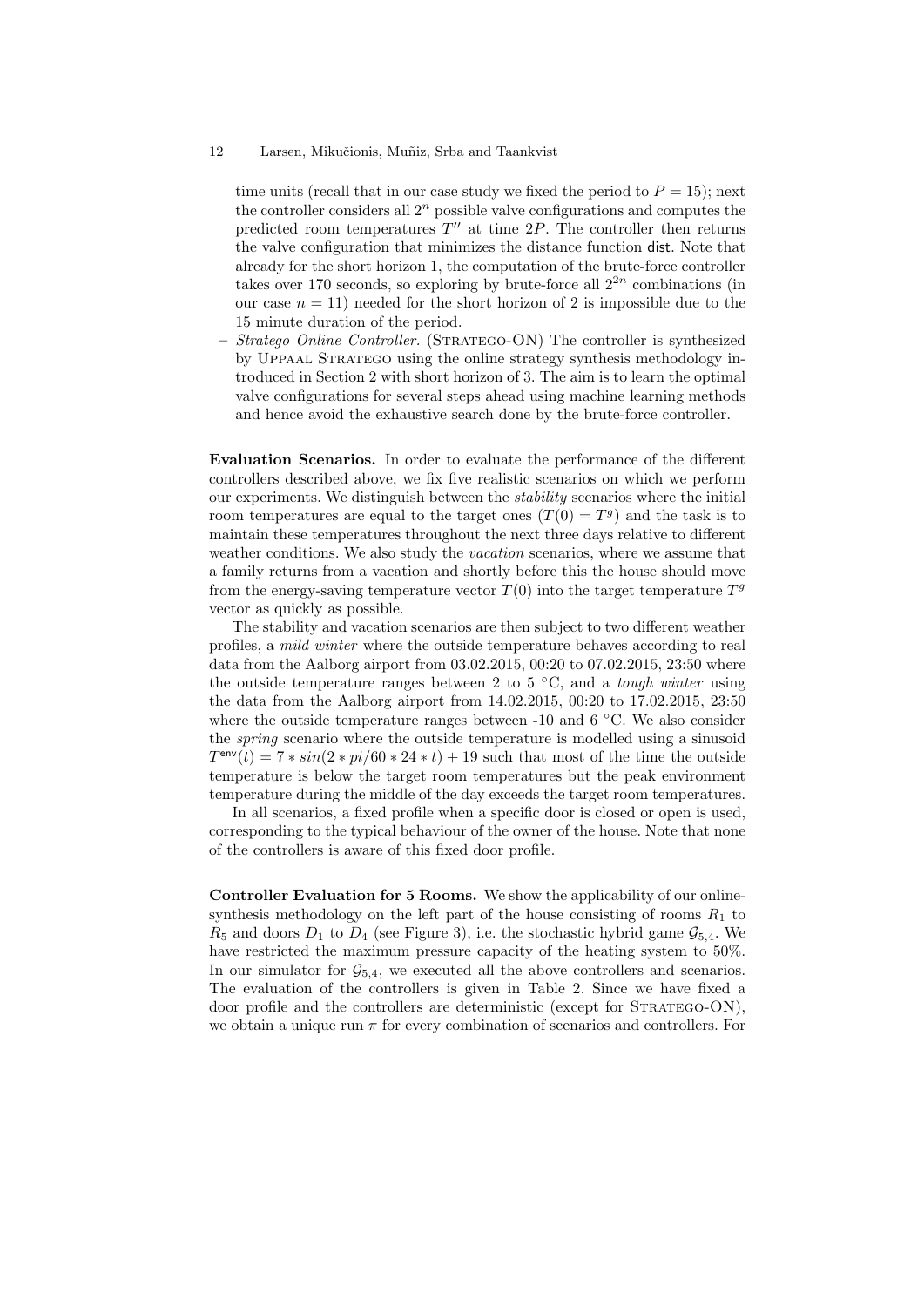|              |                     |        | 5 Rooms         |        | 11 Rooms    |  |
|--------------|---------------------|--------|-----------------|--------|-------------|--|
| Scenario     | Controller          | dist   | Time (sec.)     | dist   | Time (sec.) |  |
|              | Bang-Bang           | 62704  | < 1             | 53550  | $\leq 1$    |  |
|              | Bang-Bang-Cap-Aware | 39755  | < 1             | 31718  | < 1         |  |
| mild winter  | <b>Brute-Force</b>  | 36489  | $\sim 2.4$      | 28332  | $\sim$ 171  |  |
| vacation     | STRATEGO-ON         | 36418  | $\sim 2.9$      | 31054  | $\sim 77$   |  |
|              | STRATEGO-ON-CL      |        |                 | 29541  | $\sim$ 16   |  |
|              | Bang-Bang           | 248367 | $\overline{<1}$ | 163635 | < 1         |  |
| tough winter | Bang-Bang-Cap-Aware | 155090 | < 1             | 82250  | < 1         |  |
| vacation     | <b>Brute-Force</b>  | 137266 | $\sim 2.4$      | 61897  | $\sim$ 171  |  |
|              | STRATEGO-ON         | 137223 | $\sim 3.0$      | 75792  | $\sim 78$   |  |
|              | STRATEGO-ON-CL      |        |                 | 66611  | $\sim 17$   |  |
|              | Bang-Bang           | 24834  | < 1             | 9654   | < 1         |  |
| mild winter  | Bang-Bang-Cap-Aware | 18405  | < 1             | 9430   | < 1         |  |
| stability    | <b>Brute-Force</b>  | 16765  | $\sim 2.4$      | 9260   | $\sim$ 179  |  |
|              | STRATEGO-ON         | 16708  | $\sim 3.0$      | 9972   | $\sim 76$   |  |
|              | STRATEGO-ON-CL      |        |                 | 9025   | $\sim$ 16   |  |
|              | Bang-Bang           | 199688 | $\lt 1$         | 82849  | < 1         |  |
| tough winter | Bang-Bang-Cap-Aware | 121776 | < 1             | 37099  | < 1         |  |
| stability    | <b>Brute-Force</b>  | 107065 | $\sim 2.2$      | 33917  | $\sim 192$  |  |
|              | STRATEGO-ON         | 107027 | $\sim 3.0$      | 42229  | $\sim 77$   |  |
|              | STRATEGO-ON-CL      |        |                 | 34585  | $\sim$ 16   |  |
|              | Bang-Bang           | 4297   | $\overline{<1}$ | 4493   | $\leq 1$    |  |
| spring       | Bang-Bang-Cap-Aware | 4297   | < 1             | 4419   | < 1         |  |
|              | <b>Brute-Force</b>  | 3875   | $\sim 2.2$      | 2861   | $\sim 171$  |  |
| stability    | STRATEGO-ON         | 3755   | $\sim 2.8$      | 3239   | $\sim 50$   |  |
|              | STRATEGO-ON-CL      |        |                 | 2819   | $\sim$ 16   |  |

<span id="page-12-0"></span>Table 2: Evaluation of controllers for 5 and 11 rooms of the house (see Figure [3\)](#page-8-0). The simulation has a horizon  $H$  of 3 days, and a short horizon  $h$  of 3 periods. Temperatures are read every 15 minutes.

a controller, the column dist is the accumulated distance  $dist(\pi)$  between the current temperatures and the desired temperatures during the 3 day simulation. We observe that in all scenarios, the online controller STRATEGO-ON has the minimal distance, providing the best comfort among all the controllers. Our final goal is to synthesize a controller for the full house with 11 rooms. However, the corresponding state space hinders online strategy synthesis to scale with satisfactory quality of the produced control strategy. We address this issue in the next section.

## 4 Compositional Synthesis

Although online learning is an important step towards the scalability of our approach, it does not enable us to learn small horizon strategies of sufficient quality for the full version of the floor heating case study. Even though we have decreased the horizon, the branching factor is enormous: for each period we have to learn the optimal setting of 11 valves, i.e. the optimal of  $2^{11}$  modes. Given a horizon  $h$ , this means that we have to learn the optimal sequence of modes out of  $2^{11h}$  possible sequences. Clearly, this becomes infeasible for small h.

However, often the set of modes  $C$  will be a product of two (or more) submodes, i.e.  $C = C_1 \times C_2$ ; e.g. in the floor heating case study we may split the 11 valves into two subsets i.e. valves 1 to 5 and valves 6 to 11. This suggests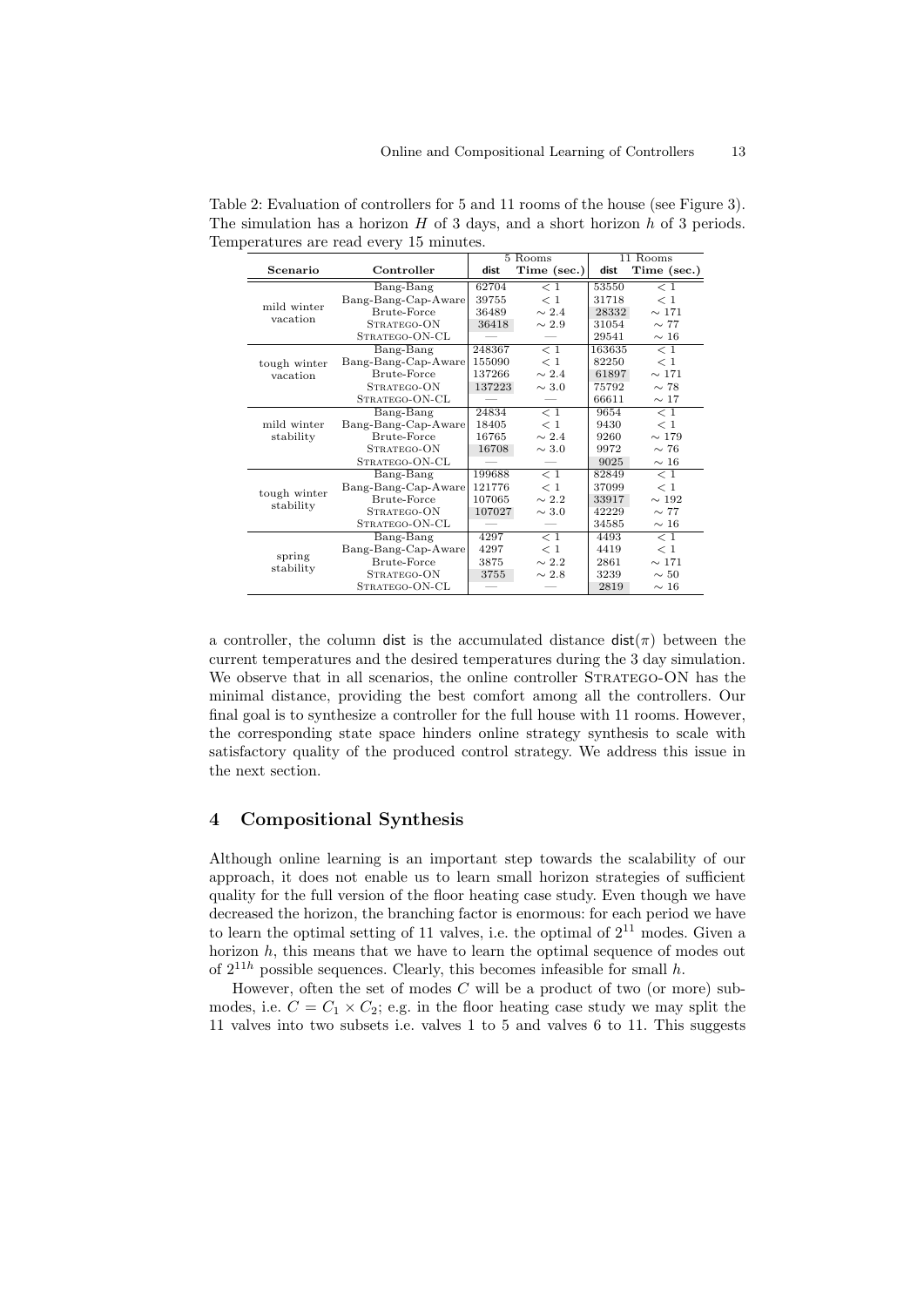### 14 Larsen, Mikučionis, Muñiz, Srba and Taankvist

the possibility of a compositional approach for the synthesis of  $\sigma^h$  based on the synthesis of two sub-strategies  $\sigma_1^h : \mathbb{C} \to C_1$  and  $\sigma_2^h : \mathbb{C} \to C_2$ , with  $\sigma^h(\gamma) =$  $(\sigma_1^h(\gamma), \sigma_2^h(\gamma)).$ 

Given an initial sub-strategy  $\sigma_1^0$ :  $\mathbb{C} \to C_1$ , the game  $\mathcal G$  becomes a reduced game  $\mathcal{G} \restriction \sigma_1^0$  with  $C_2$  as remaining controllable modes. With the significant reduction in size, it may now be feasible to synthesize a near-optimal strategy,  $\sigma_2^0: \mathbb{C} \to C_2$ , with horizon h for this reduced game, i.e.  $\sigma_2^0 = \text{argmin}_{\sigma, h} \mathbb{E}_{\sigma, h}^{\mathcal{G} \dagger \sigma_1^0, \gamma}(D)$ . Now given  $\sigma_2^0$ , we may similarly learn an optimal sub-strategy,  $\sigma_1^1 : \mathbb{C} \to C_1$ , for the reduced game  $\mathcal{G} \restriction \sigma_2^0$  with  $C_1$  as remaining controllable modes. Repeating this process will generate a sequence of sub-strategies  $\sigma_1^i : \mathbb{C} \to C_1$  and  $\sigma_2^i : \mathbb{C} \to C_2$ , with  $\sigma_1^h = \sigma_1^N$  and  $\sigma_2^h = \sigma_2^N$  for some a priori chosen N. Clearly, this method is a heuristic, with no guarantee of converging to the optimum overall strategy, and where the quality depends on the initial sub-strategy chosen, the choice of N as well as the game  $\mathcal G$  itself. However, as we shall see, this heuristic may be with success applied to our floor heating case study.

Stratego Online Compositional Controller. (STRATEGO-ON-CL) This controller applies the previously introduced compositional synthesis together with online synthesis. The controller uses two UPPAAL STRATEGO models. In the first model, valves 1 to 5 are controllable and valves 6 to 11 are fixed by a Bang-Bang controller (the second model is constructed in a dual manner where the valves 1 to 5 are now fixed to the computed control strategy in the first model). At every period, distributing the valve capacity between the left and right parts of the house plays a key role. This controller dynamically assigns the maximum allowed capacity for the two parts of the house proportionally to the distance function dist of the two parts of the house.

Experiments for 11 Rooms. We implemented the floor heating stochastic hybrid game  $\mathcal{G}_{11,8}$  with 11 rooms and 8 doors in our simulator and evaluated the Stratego compositional controller together with the previously defined controllers and all the scenarios described in Section [3.1.](#page-11-0) Table [2](#page-12-0) presents the results. We observe that for all scenarios the Stratego online compositional controller obtains results comparable to the Brute-Force controller, however, by an order of magnitude faster.

In order to see how the STRATEGO-ON-CL controller can take weather information into account, consider Figure [4](#page-14-0) that illustrates the spring stability scenario. From points of time between 0 and 500 minutes, the outside temperature increases and exceeds the target temperature. We observe that since the Stratego-ON-CL controller is able to look at the weather forecast for the next 45 minutes, it shuts down the valves much earlier than the other controllers. This results in energy savings and increased comfort.

Comparing the Brute-Force controller with Stratego-ON-CL, we can see that in the vacation scenarios and tough winter scenario Stratego-ON-CL performs with a slightly larger discomfort due to the fact that the goal is to heat up all the rooms as quickly as possible and hence looking more time periods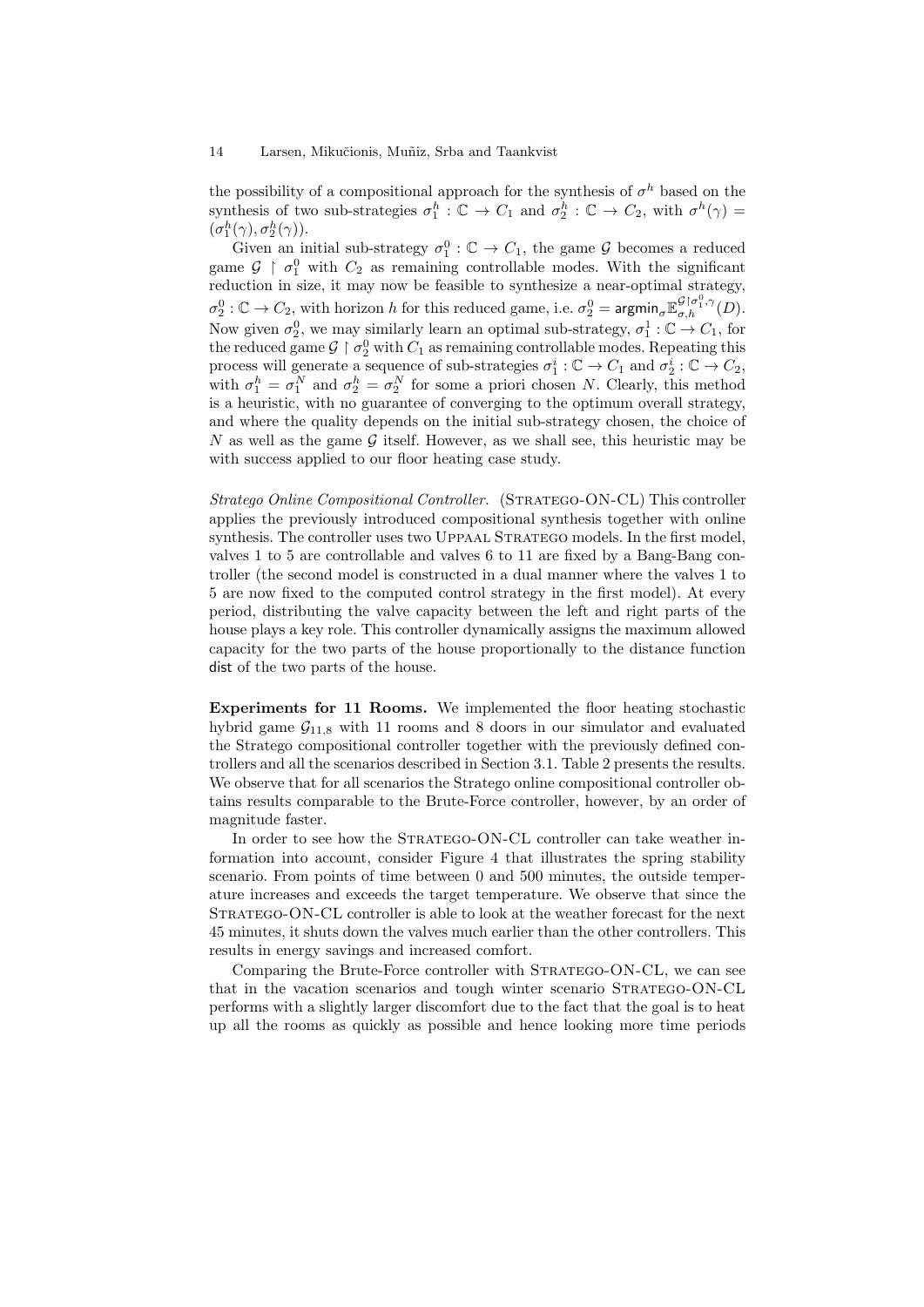<span id="page-14-0"></span>

Fig. 4: Room temperatures in the spring stability scenario

into the future does not help (there is only little risk of overshooting the target temperatures). On the other hand, in the remaining scenarios where looking more steps into the future can have an effect on the selected control strategy, Stratego-ON-CL has a slightly better performance. Nevertheless, Stratego-ON-CL is a clear winner in terms of the time needed to compute the strategy which will be particularly important when moving to even larger case studies.

### 5 Conclusion

In the floor heating case study we evaluated the existing UPPAAL STRATEGO controller synthesis techniques and showed its limitations when applied on industrial scale models. In order to solve the scalability issues, we proposed online framework to compute and combine the short-term control strategies iteratively on demand, while connected to the real house heating system. In addition, we proposed a compositional methodology in order to scale the synthesis for more rooms needed in our real scenario. The experimental evaluation showed that the resulting strategies are outperforming the presently used controller and while comparable in performance to the Brute-Force controller, our method can compute the control strategy by an order of magnitude faster. Hence the developed framework is suitable for installation at home automation systems and we have already constructed a scaled physical model of the house with the actual hardware used by the company Seluxit, as a first step towards the industrial employment of our methodology in their products.

Acknowledgments. The research leading to these results has received funding from the EU FP7 FET projects CASSTING and SENSATION, the project DiCyPS funded by the Innovation Fund Denmark, the Sino Danish Research Center IDEA4CPS and the ERC Advanced Grant LASSO. The fourth author is partially affiliated with FI MU, Brno, Czech Republic.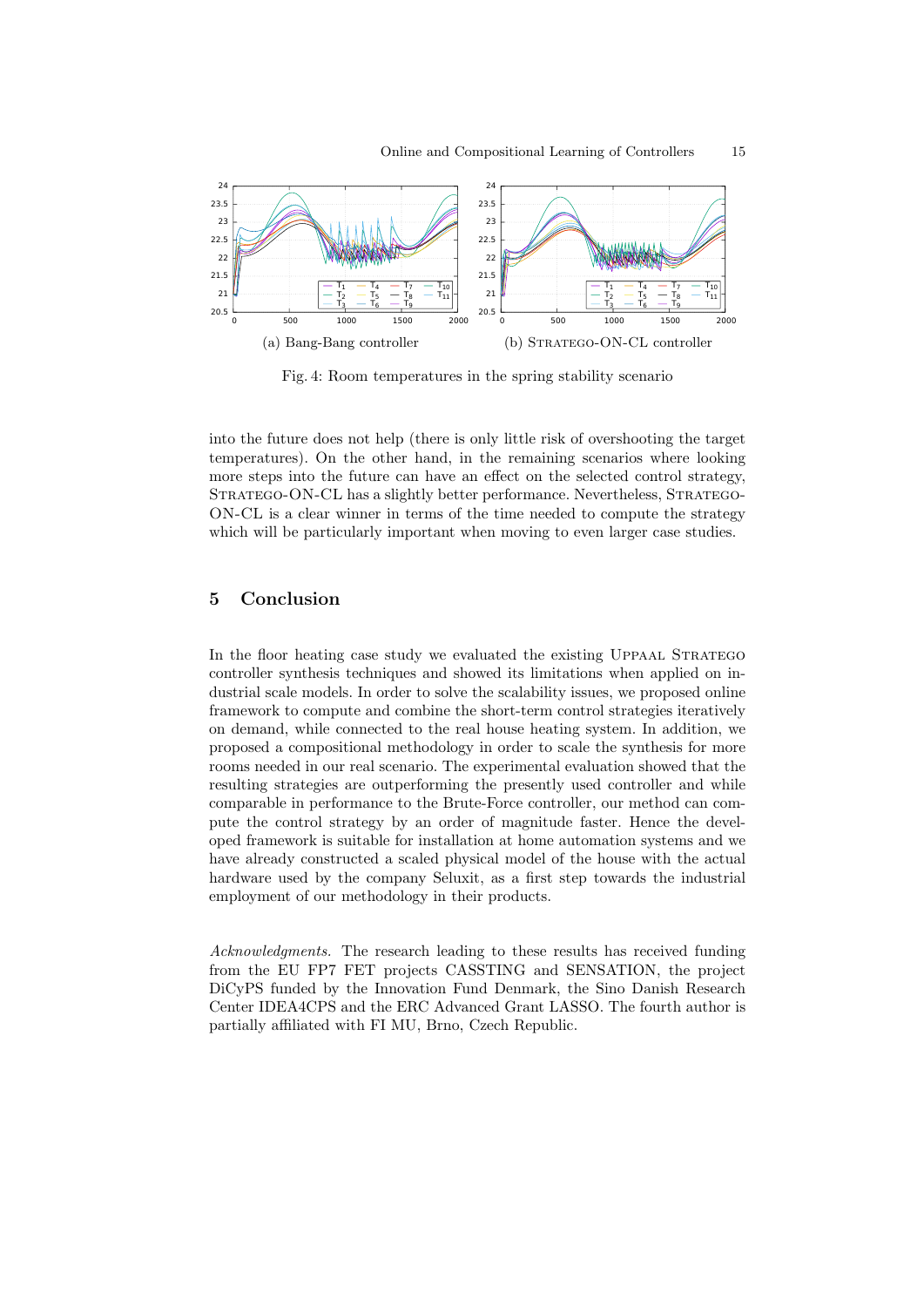### References

- <span id="page-15-11"></span>1. Caccamo, M., Frazzoli, E., Grosu, R. (eds.): Proceedings of the 14th ACM International Conference on Hybrid Systems: Computation and Control, HSCC 2011, Chicago, IL, USA, April 12-14, 2011. ACM (2011)
- <span id="page-15-10"></span>2. Camacho, E., Ramirez, D., Limon, D., de la Pea, D.M., Alamo, T.: Model predictive control techniques for hybrid systems. Annual Reviews in Control  $34(1), 21 - 31$  (2010), [http://www.sciencedirect.com/science/article/pii/](http://www.sciencedirect.com/science/article/pii/S1367578810000040) [S1367578810000040](http://www.sciencedirect.com/science/article/pii/S1367578810000040)
- <span id="page-15-8"></span>3. David, A., Du, D., Larsen, K.G., Mikučionis, M., Skou, A.: An evaluation framework for energy aware buildings using statistical model checking. SCIENCE CHINA Information Sciences 55(12), 2694–2707 (2012), [http://dx.doi.org/10.](http://dx.doi.org/10.1007/s11432-012-4742-0) [1007/s11432-012-4742-0](http://dx.doi.org/10.1007/s11432-012-4742-0)
- <span id="page-15-9"></span>4. David, A., Du, D., Larsen, K.G., Legay, A., Mikučionis, M.: Optimizing control strategy using statistical model checking. In: Brat, G., Rungta, N., Venet, A. (eds.) NASA Formal Methods, 5th International Symposium, NFM 2013, Moffett Field, CA, USA, May 14-16, 2013. Proceedings. Lecture Notes in Computer Science, vol. 7871, pp. 352–367. Springer (2013), [http://dx.doi.org/10.1007/](http://dx.doi.org/10.1007/978-3-642-38088-4_24) [978-3-642-38088-4\\_24](http://dx.doi.org/10.1007/978-3-642-38088-4_24)
- <span id="page-15-1"></span>5. David, A., Jensen, P.G., Larsen, K.G., Legay, A., Lime, D., Sørensen, M.G., Taankvist, J.H.: On time with minimal expected cost! In: Cassez, F., Raskin, J.F. (eds.) Automated Technology for Verification and Analysis, Lecture Notes in Computer Science, vol. 8837, pp. 129–145. Springer International Publishing (2014)
- <span id="page-15-2"></span>6. David, A., Jensen, P.G., Larsen, K.G., Mikučionis, M., Taankvist, J.H.: Uppaal stratego. In: Baier, C., Tinelli, C. (eds.) Tools and Algorithms for the Construction and Analysis of Systems, Lecture Notes in Computer Science, vol. 9035, pp. 206– 211. Springer Berlin Heidelberg (2015)
- <span id="page-15-7"></span>7. Fehnker, A., Ivancic, F.: Benchmarks for hybrid systems verification. In: Alur, R., Pappas, G.J. (eds.) Hybrid Systems: Computation and Control, 7th International Workshop, HSCC 2004, Philadelphia, PA, USA, March 25-27, 2004, Proceedings. Lecture Notes in Computer Science, vol. 2993, pp. 326–341. Springer (2004), [http:](http://dx.doi.org/10.1007/978-3-540-24743-2_22) [//dx.doi.org/10.1007/978-3-540-24743-2\\_22](http://dx.doi.org/10.1007/978-3-540-24743-2_22)
- <span id="page-15-6"></span>8. Hahn, E.M., Norman, G., Parker, D., Wachter, B., Zhang, L.: Game-based abstraction and controller synthesis for probabilistic hybrid systems. In: Eighth International Conference on Quantitative Evaluation of Systems, QEST 2011, Aachen, Germany, 5-8 September, 2011. pp. 69–78. IEEE Computer Society (2011), <http://dx.doi.org/10.1109/QEST.2011.17>
- <span id="page-15-3"></span>9. Larsen, K.G., Mikuˇcionis, M., Taankvist, J.H.: Safe and optimal adaptive cruise control. In: Meyer, R., Platzer, A., Wehrheim, H. (eds.) Correct System Design, Lecture Notes in Computer Science, vol. 9360, pp. 260–277. Springer International Publishing (2015)
- <span id="page-15-4"></span>10. Majumdar, R., Render, E., Tabuada, P.: Robust discrete synthesis against unspecified disturbances. In: Caccamo et al. [\[1\]](#page-15-11), pp. 211–220, [http://doi.acm.org/10.](http://doi.acm.org/10.1145/1967701.1967732) [1145/1967701.1967732](http://doi.acm.org/10.1145/1967701.1967732)
- <span id="page-15-5"></span>11. Roy, P., Tabuada, P., Majumdar, R.: Pessoa 2.0: a controller synthesis tool for cyber-physical systems. In: Caccamo et al. [\[1\]](#page-15-11), pp. 315–316, [http://doi.acm.org/](http://doi.acm.org/10.1145/1967701.1967748) [10.1145/1967701.1967748](http://doi.acm.org/10.1145/1967701.1967748)
- <span id="page-15-0"></span>12. Sørensen, M.G.: Automated Controller Synthesis in Home Automation. Master's thesis, Computer Science, Aalborg University (2014)